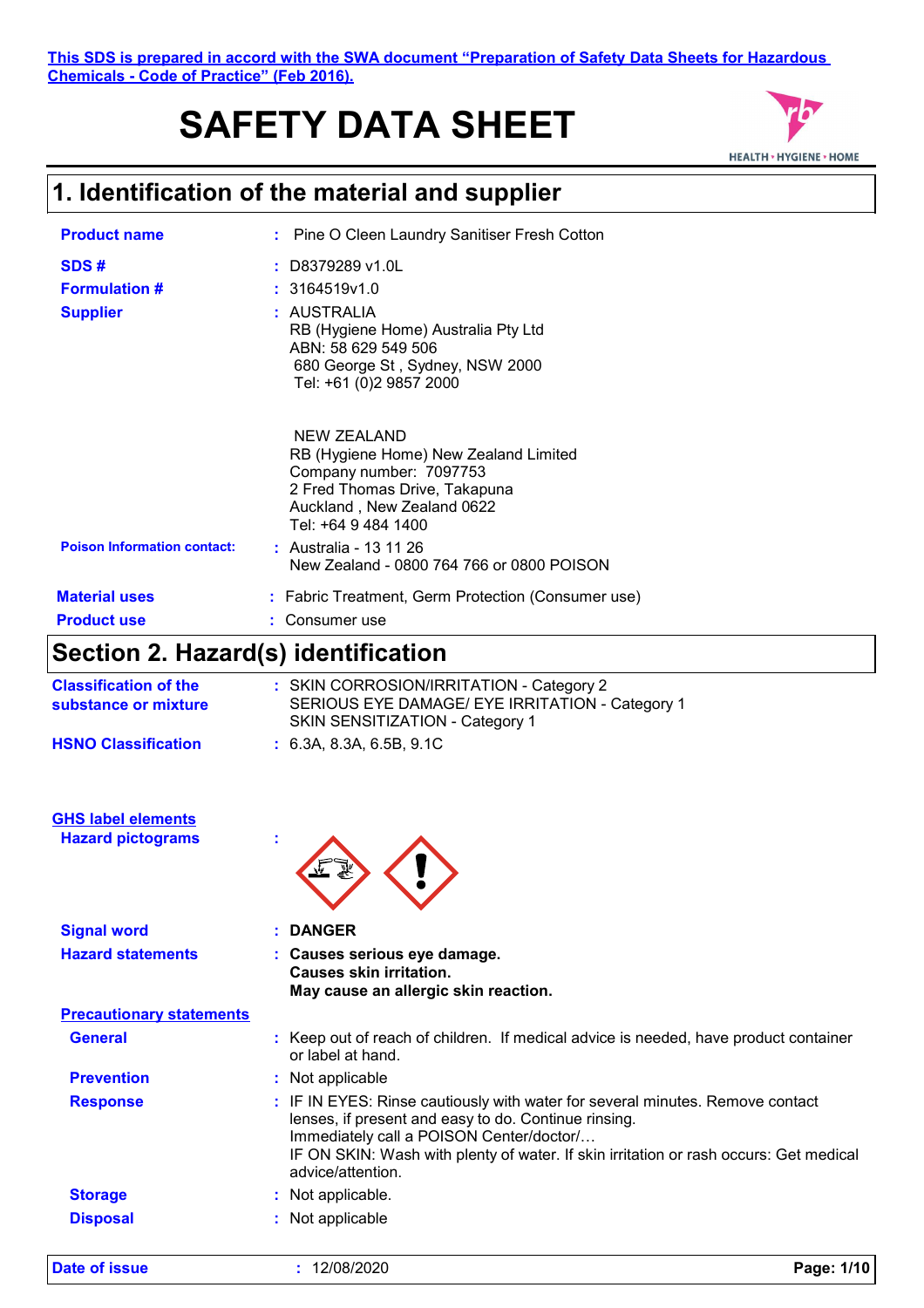## **Section 2. Hazard(s) identification**

| <b>Supplemental label</b><br><b>elements</b>                                | : Additional advice:<br>If you have unusually sensitive skin or a serious skin condition, please consult your<br>doctor before using this product.<br>Do not swallow |
|-----------------------------------------------------------------------------|----------------------------------------------------------------------------------------------------------------------------------------------------------------------|
| <b>Other hazards which do not : None known.</b><br>result in classification |                                                                                                                                                                      |

## **Section 3. Composition and ingredient information**

**Substance/mixture :**

: Mixture

| <b>Ingredient name</b>           | $\%$ (w/w) | <b>CAS number</b> |
|----------------------------------|------------|-------------------|
| didecyldimethylammonium chloride | 1.6≥ا      | 7173-51-5         |
| I Benzalkonium Chloride          | ⊥≤1        | 68424-85-1        |

 **Other Non-hazardous ingredients to 100%**

**Occupational exposure limits, if available, are listed in Section 8.**

### **Section 4. First aid measures**

| <b>Description of necessary first aid measures</b> |                                                                                                                                                                                                                                                                                                                                                                                                                                                                                                                                                                                                                                                                                                                                                                                                                                                                                                               |
|----------------------------------------------------|---------------------------------------------------------------------------------------------------------------------------------------------------------------------------------------------------------------------------------------------------------------------------------------------------------------------------------------------------------------------------------------------------------------------------------------------------------------------------------------------------------------------------------------------------------------------------------------------------------------------------------------------------------------------------------------------------------------------------------------------------------------------------------------------------------------------------------------------------------------------------------------------------------------|
| <b>Eye contact</b>                                 | : Get medical attention immediately. Call a poison center or physician. Immediately<br>flush eyes with plenty of water, occasionally lifting the upper and lower eyelids.<br>Check for and remove any contact lenses. Continue to rinse for at least 10 minutes.<br>Chemical burns must be treated promptly by a physician.                                                                                                                                                                                                                                                                                                                                                                                                                                                                                                                                                                                   |
| <b>Inhalation</b>                                  | Get medical attention immediately. Call a poison center or physician. Remove<br>victim to fresh air and keep at rest in a position comfortable for breathing. If it is<br>suspected that fumes are still present, the rescuer should wear an appropriate mask<br>or self-contained breathing apparatus. If not breathing, if breathing is irregular or if<br>respiratory arrest occurs, provide artificial respiration or oxygen by trained personnel.<br>It may be dangerous to the person providing aid to give mouth-to-mouth<br>resuscitation. If unconscious, place in recovery position and get medical attention<br>immediately. Maintain an open airway. Loosen tight clothing such as a collar, tie,<br>belt or waistband. In case of inhalation of decomposition products in a fire,<br>symptoms may be delayed. The exposed person may need to be kept under<br>medical surveillance for 48 hours. |
| <b>Skin contact</b>                                | Get medical attention immediately. Call a poison center or physician. Wash with<br>plenty of soap and water. Remove contaminated clothing and shoes. Wash<br>contaminated clothing thoroughly with water before removing it, or wear gloves.<br>Continue to rinse for at least 10 minutes. Chemical burns must be treated promptly<br>by a physician. In the event of any complaints or symptoms, avoid further exposure.<br>Wash clothing before reuse. Clean shoes thoroughly before reuse.                                                                                                                                                                                                                                                                                                                                                                                                                 |
| <b>Ingestion</b>                                   | Get medical attention immediately. Call a poison center or physician. Wash out<br>mouth with water. Remove dentures if any. Remove victim to fresh air and keep at<br>rest in a position comfortable for breathing. If material has been swallowed and the<br>exposed person is conscious, give small quantities of water to drink. Stop if the<br>exposed person feels sick as vomiting may be dangerous. Do not induce vomiting<br>unless directed to do so by medical personnel. If vomiting occurs, the head should<br>be kept low so that vomit does not enter the lungs. Chemical burns must be treated<br>promptly by a physician. Never give anything by mouth to an unconscious person.<br>If unconscious, place in recovery position and get medical attention immediately.<br>Maintain an open airway. Loosen tight clothing such as a collar, tie, belt or<br>waistband.                          |
|                                                    | Most important symptoms/effects, acute and delayed                                                                                                                                                                                                                                                                                                                                                                                                                                                                                                                                                                                                                                                                                                                                                                                                                                                            |
| <b>Potential acute health effects</b>              |                                                                                                                                                                                                                                                                                                                                                                                                                                                                                                                                                                                                                                                                                                                                                                                                                                                                                                               |
| Eve contact                                        | : Causes serious eye damage.                                                                                                                                                                                                                                                                                                                                                                                                                                                                                                                                                                                                                                                                                                                                                                                                                                                                                  |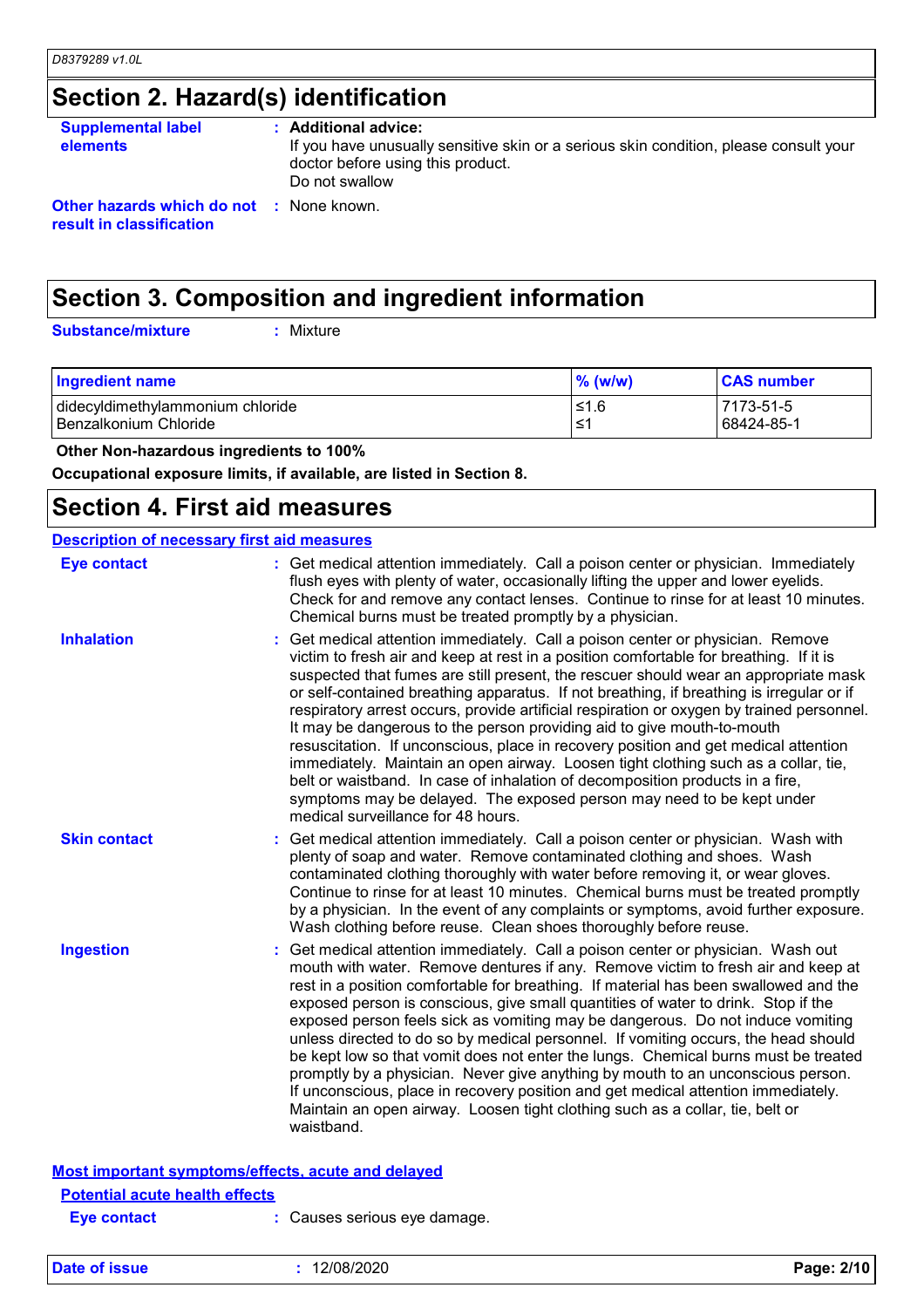### **Section 4. First aid measures**

| 00000011 T. I II OL UN IIIVUJUI VJ |                                                                                                                                                                                                                                                                                                                                                                                                                 |
|------------------------------------|-----------------------------------------------------------------------------------------------------------------------------------------------------------------------------------------------------------------------------------------------------------------------------------------------------------------------------------------------------------------------------------------------------------------|
| <b>Inhalation</b>                  | : No known significant effects or critical hazards.                                                                                                                                                                                                                                                                                                                                                             |
| <b>Skin contact</b>                | : Causes skin irritation. May cause an allergic skin reaction.                                                                                                                                                                                                                                                                                                                                                  |
| <b>Ingestion</b>                   | : No known significant effects or critical hazards.                                                                                                                                                                                                                                                                                                                                                             |
| Over-exposure signs/symptoms       |                                                                                                                                                                                                                                                                                                                                                                                                                 |
| <b>Eye contact</b>                 | : Adverse symptoms may include the following:<br>pain<br>watering<br>redness                                                                                                                                                                                                                                                                                                                                    |
| <b>Inhalation</b>                  | : No specific data.                                                                                                                                                                                                                                                                                                                                                                                             |
| <b>Skin contact</b>                | : Adverse symptoms may include the following:<br>pain or irritation<br>redness<br>blistering may occur                                                                                                                                                                                                                                                                                                          |
| <b>Ingestion</b>                   | : No specific data.                                                                                                                                                                                                                                                                                                                                                                                             |
|                                    | Indication of immediate medical attention and special treatment needed, if necessary                                                                                                                                                                                                                                                                                                                            |
| <b>Notes to physician</b>          | : In case of inhalation of decomposition products in a fire, symptoms may be delayed.<br>The exposed person may need to be kept under medical surveillance for 48 hours.                                                                                                                                                                                                                                        |
| <b>Specific treatments</b>         | : No specific treatment.                                                                                                                                                                                                                                                                                                                                                                                        |
| <b>Protection of first-aiders</b>  | : No action shall be taken involving any personal risk or without suitable training. If it<br>is suspected that fumes are still present, the rescuer should wear an appropriate<br>mask or self-contained breathing apparatus. It may be dangerous to the person<br>providing aid to give mouth-to-mouth resuscitation. Wash contaminated clothing<br>thoroughly with water before removing it, or wear gloves. |
|                                    |                                                                                                                                                                                                                                                                                                                                                                                                                 |

**See toxicological information (Section 11)**

## **Section 5. Fire-fighting measures**

| <b>Extinguishing media</b>                             |                                                                                                                                                                                                     |
|--------------------------------------------------------|-----------------------------------------------------------------------------------------------------------------------------------------------------------------------------------------------------|
| <b>Suitable extinguishing</b><br>media                 | : Use an extinguishing agent suitable for the surrounding fire.                                                                                                                                     |
| <b>Unsuitable extinguishing</b><br>media               | : None known.                                                                                                                                                                                       |
| <b>Specific hazards arising</b><br>from the chemical   | : No specific fire or explosion hazard.                                                                                                                                                             |
| <b>Hazardous thermal</b><br>decomposition products     | : Decomposition products may include the following materials:<br>carbon dioxide<br>carbon monoxide<br>nitrogen oxides<br>halogenated compounds                                                      |
| <b>Special protective actions</b><br>for fire-fighters | : Promptly isolate the scene by removing all persons from the vicinity of the incident if<br>there is a fire. No action shall be taken involving any personal risk or without<br>suitable training. |
| <b>Special protective actions</b><br>for fire-fighters | : Fire-fighters should wear appropriate protective equipment and self-contained<br>breathing apparatus (SCBA) with a full face-piece operated in positive pressure<br>mode.                         |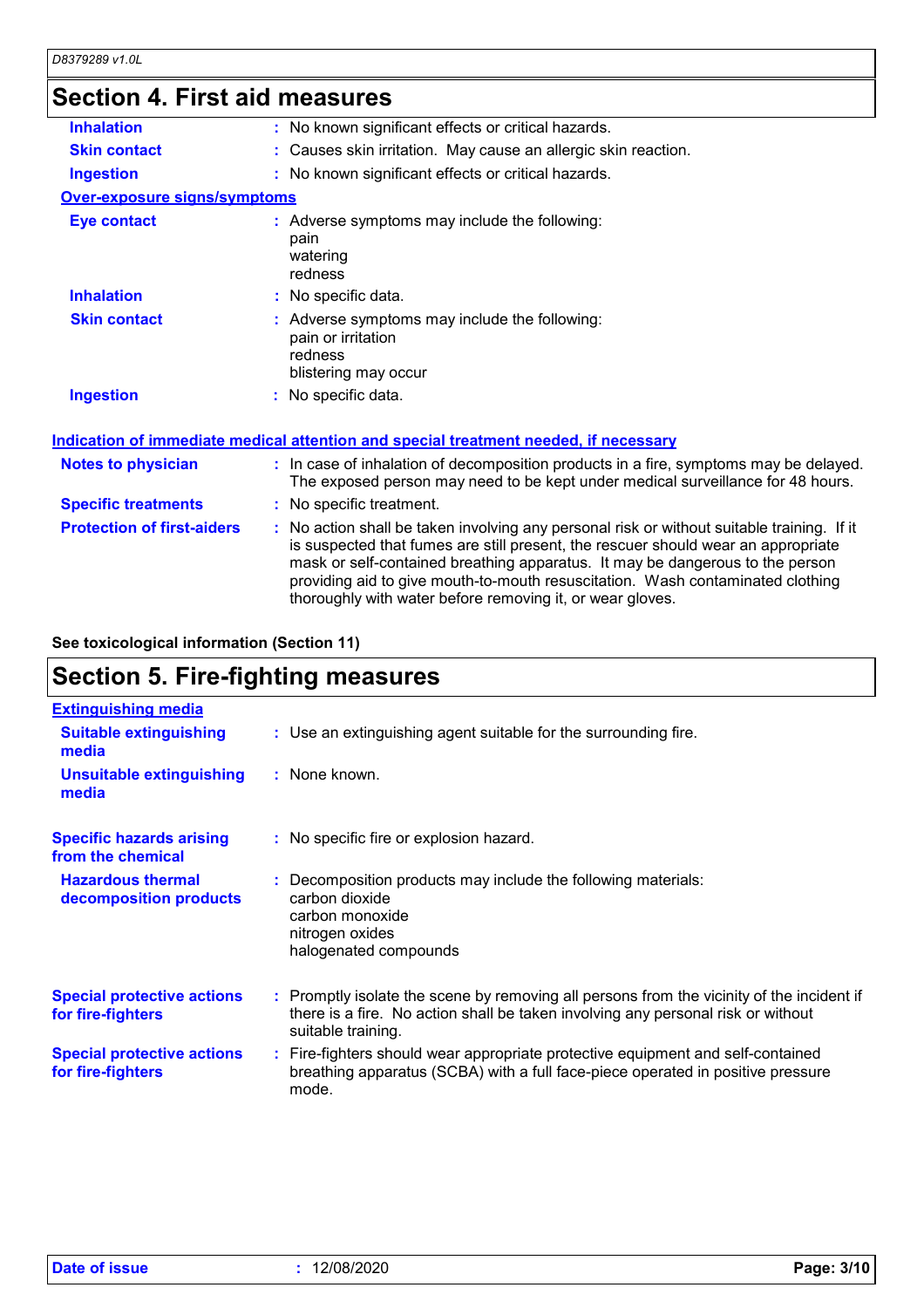## **Section 6. Accidental release measures**

|                                                              | Personal precautions, protective equipment and emergency procedures                                                                                                                                                                                                                                                                                                                                                                                                                                                                                                                                                                                                                                             |
|--------------------------------------------------------------|-----------------------------------------------------------------------------------------------------------------------------------------------------------------------------------------------------------------------------------------------------------------------------------------------------------------------------------------------------------------------------------------------------------------------------------------------------------------------------------------------------------------------------------------------------------------------------------------------------------------------------------------------------------------------------------------------------------------|
| For non-emergency<br>personnel                               | : No action shall be taken involving any personal risk or without suitable training.<br>Evacuate surrounding areas. Keep unnecessary and unprotected personnel from<br>entering. Do not touch or walk through spilled material. Do not breathe vapor or<br>mist. Provide adequate ventilation. Wear appropriate respirator when ventilation is<br>inadequate. Put on appropriate personal protective equipment.                                                                                                                                                                                                                                                                                                 |
|                                                              | For emergency responders : If specialized clothing is required to deal with the spillage, take note of any<br>information in Section 8 on suitable and unsuitable materials. See also the<br>information in "For non-emergency personnel".                                                                                                                                                                                                                                                                                                                                                                                                                                                                      |
| <b>Environmental precautions</b>                             | : Avoid dispersal of spilled material and runoff and contact with soil, waterways,<br>drains and sewers. Inform the relevant authorities if the product has caused<br>environmental pollution (sewers, waterways, soil or air).                                                                                                                                                                                                                                                                                                                                                                                                                                                                                 |
| <b>Methods and materials for containment and cleaning up</b> |                                                                                                                                                                                                                                                                                                                                                                                                                                                                                                                                                                                                                                                                                                                 |
| <b>Small spill</b>                                           | : Stop leak if without risk. Move containers from spill area. Dilute with water and mop<br>up if water-soluble. Alternatively, or if water-insoluble, absorb with an inert dry<br>material and place in an appropriate waste disposal container. Dispose of via a<br>licensed waste disposal contractor.                                                                                                                                                                                                                                                                                                                                                                                                        |
| <b>Large spill</b>                                           | : Stop leak if without risk. Move containers from spill area. Approach release from<br>upwind. Prevent entry into sewers, water courses, basements or confined areas.<br>Wash spillages into an effluent treatment plant or proceed as follows. Contain and<br>collect spillage with non-combustible, absorbent material e.g. sand, earth,<br>vermiculite or diatomaceous earth and place in container for disposal according to<br>local regulations (see Section 13). Dispose of via a licensed waste disposal<br>contractor. Contaminated absorbent material may pose the same hazard as the<br>spilled product. Note: see Section 1 for emergency contact information and Section<br>13 for waste disposal. |

**See Section 1 for emergency contact information.**

**See Section 8 for information on appropriate personal protective equipment.**

**See Section 13 for additional waste treatment information.**

## **Section 7. Handling and storage**

#### **Precautions for safe handling**

| <b>Protective measures</b>                                                       | : Put on appropriate personal protective equipment (see Section 8). Persons with a<br>history of skin sensitization problems should not be employed in any process in<br>which this product is used. Do not get in eyes or on skin or clothing. Do not breathe<br>vapor or mist. Do not ingest. If during normal use the material presents a<br>respiratory hazard, use only with adequate ventilation or wear appropriate respirator.<br>Keep in the original container or an approved alternative made from a compatible<br>material, kept tightly closed when not in use. Empty containers retain product<br>residue and can be hazardous. Do not reuse container. |
|----------------------------------------------------------------------------------|-----------------------------------------------------------------------------------------------------------------------------------------------------------------------------------------------------------------------------------------------------------------------------------------------------------------------------------------------------------------------------------------------------------------------------------------------------------------------------------------------------------------------------------------------------------------------------------------------------------------------------------------------------------------------|
| <b>Advice on general</b><br>occupational hygiene                                 | : Eating, drinking and smoking should be prohibited in areas where this material is<br>handled, stored and processed. Workers should wash hands and face before<br>eating, drinking and smoking. Remove contaminated clothing and protective<br>equipment before entering eating areas. See also Section 8 for additional<br>information on hygiene measures.                                                                                                                                                                                                                                                                                                         |
| <b>Conditions for safe storage,</b><br>including any<br><b>incompatibilities</b> | : Store in accordance with local regulations. Store in original container protected<br>from direct sunlight in a dry, cool and well-ventilated area, away from incompatible<br>materials (see Section 10) and food and drink. Store locked up. Keep container<br>tightly closed and sealed until ready for use. Containers that have been opened<br>must be carefully resealed and kept upright to prevent leakage. Do not store in<br>unlabeled containers. Use appropriate containment to avoid environmental<br>contamination. See Section 10 for incompatible materials before handling or use.                                                                   |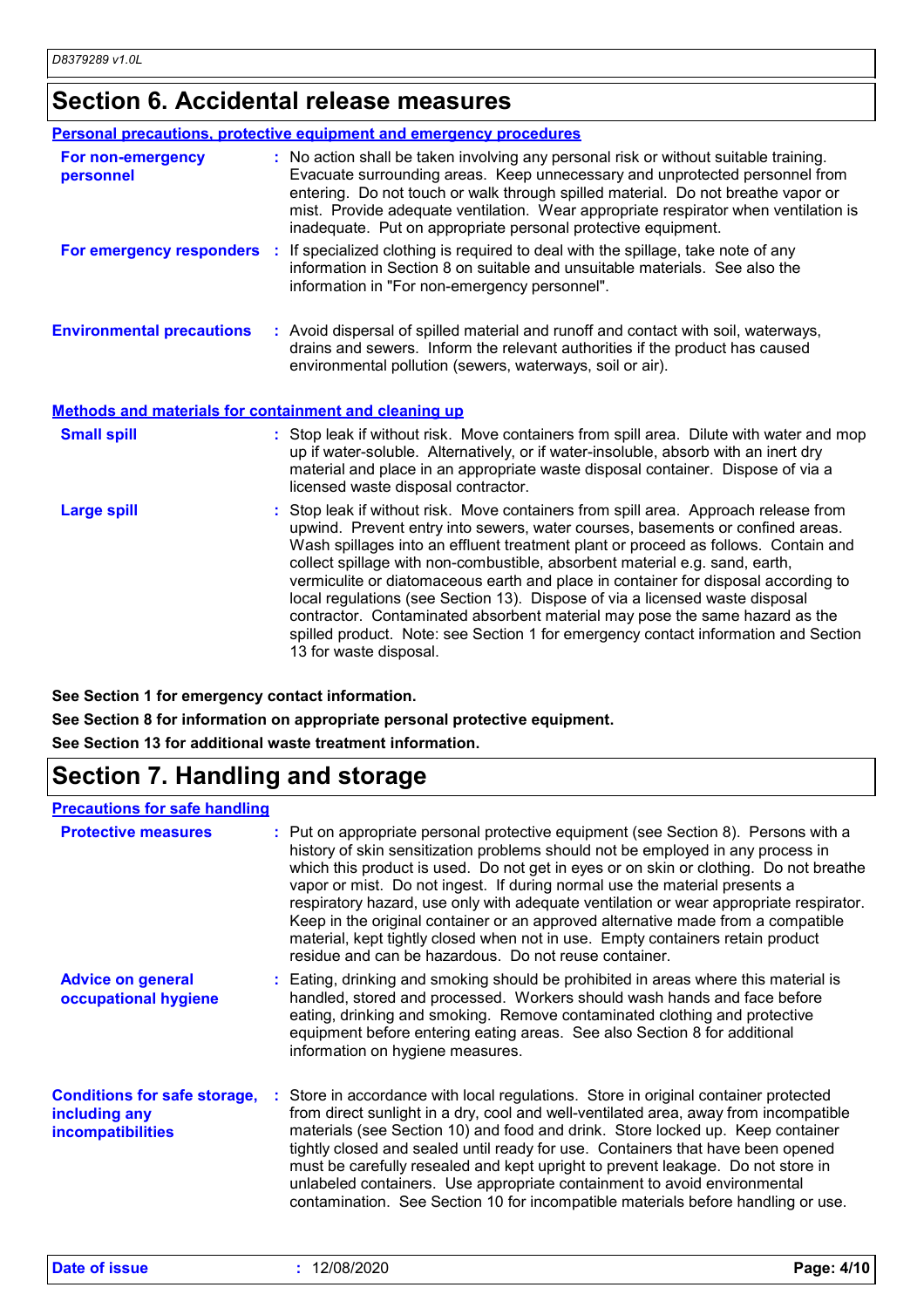# **Section 8. Exposure controls and personal protection**

| <b>Control parameters</b>                         |                                                                                                                                                                                                                                                                                                                                                                                                                                                                             |
|---------------------------------------------------|-----------------------------------------------------------------------------------------------------------------------------------------------------------------------------------------------------------------------------------------------------------------------------------------------------------------------------------------------------------------------------------------------------------------------------------------------------------------------------|
| <b>Australia</b>                                  |                                                                                                                                                                                                                                                                                                                                                                                                                                                                             |
| <b>Occupational exposure limits</b>               |                                                                                                                                                                                                                                                                                                                                                                                                                                                                             |
| None.                                             |                                                                                                                                                                                                                                                                                                                                                                                                                                                                             |
| <b>New Zealand</b>                                |                                                                                                                                                                                                                                                                                                                                                                                                                                                                             |
| <b>Occupational exposure limits</b>               | : No exposure standard allocated.                                                                                                                                                                                                                                                                                                                                                                                                                                           |
| <b>Appropriate engineering</b><br><b>controls</b> | : If user operations generate dust, fumes, gas, vapor or mist, use process enclosures,<br>local exhaust ventilation or other engineering controls to keep worker exposure to<br>airborne contaminants below any recommended or statutory limits.                                                                                                                                                                                                                            |
| <b>Environmental exposure</b><br><b>controls</b>  | : Emissions from ventilation or work process equipment should be checked to ensure<br>they comply with the requirements of environmental protection legislation. In some<br>cases, fume scrubbers, filters or engineering modifications to the process<br>equipment will be necessary to reduce emissions to acceptable levels.                                                                                                                                             |
| <b>Individual protection measures</b>             |                                                                                                                                                                                                                                                                                                                                                                                                                                                                             |
| <b>Hygiene measures</b>                           | : Wash hands, forearms and face thoroughly after handling chemical products, before<br>eating, smoking and using the lavatory and at the end of the working period.<br>Appropriate techniques should be used to remove potentially contaminated clothing.<br>Contaminated work clothing should not be allowed out of the workplace. Wash<br>contaminated clothing before reusing. Ensure that eyewash stations and safety<br>showers are close to the workstation location. |
| <b>Eye/face protection</b>                        | Safety eyewear complying with an approved standard should be used when a risk<br>assessment indicates this is necessary to avoid exposure to liquid splashes, mists,<br>gases or dusts. If contact is possible, the following protection should be worn,<br>unless the assessment indicates a higher degree of protection: chemical splash<br>goggles and/or face shield. If inhalation hazards exist, a full-face respirator may be<br>required instead.                   |
| <b>Skin protection</b>                            |                                                                                                                                                                                                                                                                                                                                                                                                                                                                             |
| <b>Hand protection</b>                            | : Considering the parameters specified by the glove manufacturer, check during use<br>that the gloves are still retaining their protective properties. It should be noted that<br>the time to breakthrough for any glove material may be different for different glove<br>manufacturers. In the case of mixtures, consisting of several substances, the<br>protection time of the gloves cannot be accurately estimated.                                                    |
| <b>Body protection</b>                            | Personal protective equipment for the body should be selected based on the task<br>being performed and the risks involved and should be approved by a specialist<br>before handling this product.                                                                                                                                                                                                                                                                           |
| <b>Other skin protection</b>                      | Appropriate footwear and any additional skin protection measures should be<br>selected based on the task being performed and the risks involved and should be<br>approved by a specialist before handling this product.                                                                                                                                                                                                                                                     |
| <b>Respiratory protection</b>                     | Based on the hazard and potential for exposure, select a respirator that meets the<br>appropriate standard or certification. Respirators must be used according to a<br>respiratory protection program to ensure proper fitting, training, and other important<br>aspects of use.                                                                                                                                                                                           |

| <b>Appearance</b>     |                                   |            |
|-----------------------|-----------------------------------|------------|
| <b>Physical state</b> | : Liquid. [Clear.]                |            |
| <b>Color</b>          | $:$ Blue.                         |            |
| <b>Odor</b>           | $:$ Fragrant.                     |            |
| <b>Odor threshold</b> | : Not available.                  |            |
| pH                    | : 9.4to10.4 [Conc. (% w/w): 100%] |            |
| <b>Melting point</b>  | : Not available.                  |            |
| <b>Boiling point</b>  | : Not available.                  |            |
| <b>Date of issue</b>  | 12/08/2020                        | Page: 5/10 |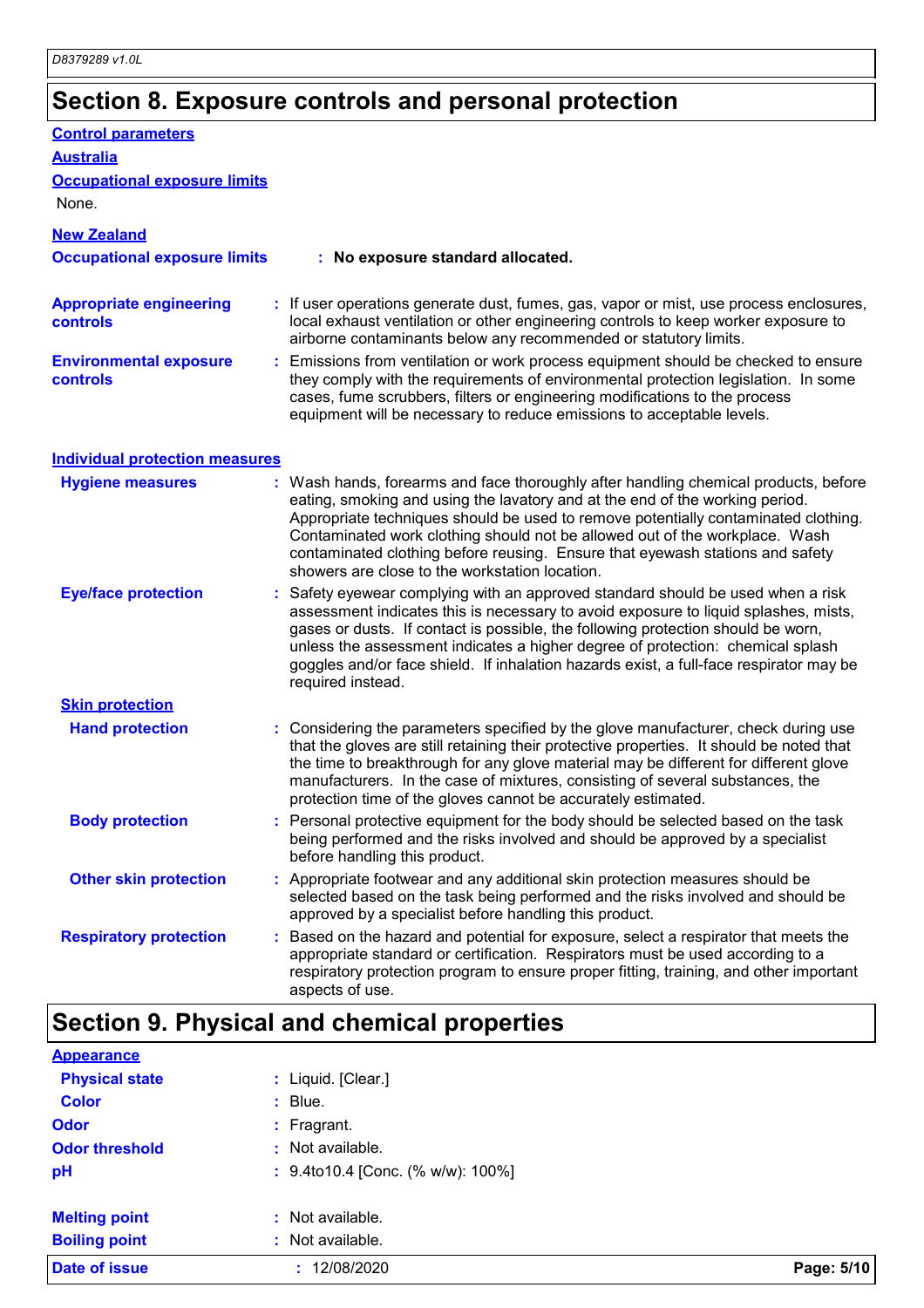## **Section 9. Physical and chemical properties**

| <b>Flash point</b>                                | : Not determined                                                       |
|---------------------------------------------------|------------------------------------------------------------------------|
| <b>Evaporation rate</b>                           | : Not available.                                                       |
| <b>Flammability (solid, gas)</b>                  | $:$ Not available.                                                     |
| Lower and upper explosive<br>(flammable) limits   | $:$ Not available.                                                     |
| <b>Vapor pressure</b>                             | $:$ Not available.                                                     |
| <b>Vapor density</b>                              | $:$ Not available.                                                     |
| <b>Relative density</b>                           | $: 0.99$ to 1.01                                                       |
| <b>Solubility</b>                                 | : Easily soluble in the following materials: cold water and hot water. |
| <b>Solubility in water</b>                        | $:$ Not available.                                                     |
| <b>Partition coefficient: n-</b><br>octanol/water | $:$ Not available.                                                     |
| <b>Auto-ignition temperature</b>                  | $:$ Not available.                                                     |
| <b>Decomposition temperature</b>                  | $:$ Not available.                                                     |
| <b>Viscosity</b>                                  | $:$ Not available.                                                     |
| Flow time (ISO 2431)                              | : Not available.                                                       |

## **Section 10. Stability and reactivity**

| <b>Hazardous decomposition</b><br>products   | : Under normal conditions of storage and use, hazardous decomposition products<br>should not be produced. |
|----------------------------------------------|-----------------------------------------------------------------------------------------------------------|
| <b>Incompatible materials</b>                | : No specific data.                                                                                       |
| <b>Conditions to avoid</b>                   | : No specific data.                                                                                       |
| <b>Possibility of hazardous</b><br>reactions | : Under normal conditions of storage and use, hazardous reactions will not occur.                         |
| <b>Chemical stability</b>                    | : The product is stable.                                                                                  |
| <b>Reactivity</b>                            | : No specific test data related to reactivity available for this product or its ingredients.              |

### **Section 11. Toxicological information**

### **Information on toxicological effects**

| <b>Acute toxicity</b> |
|-----------------------|
|                       |

| <b>Product/ingredient name</b>        | Result    | <b>Species</b> | <b>Dose</b> | <b>Exposure</b> |
|---------------------------------------|-----------|----------------|-------------|-----------------|
| didecyldimethylammonium<br>l chloride | LD50 Oral | Rat            | 84 mg/kg    |                 |

**Conclusion/Summary :** Based on available data, the classification criteria are not met.

#### **Irritation/Corrosion**

| <b>Product/ingredient name</b>                          | <b>Result</b>                                                                                                                                                       | <b>Species</b> | <b>Score</b> | <b>Exposure</b>   | <b>Observation</b> |
|---------------------------------------------------------|---------------------------------------------------------------------------------------------------------------------------------------------------------------------|----------------|--------------|-------------------|--------------------|
| didecyldimethylammonium<br>chloride                     | Skin - Severe irritant                                                                                                                                              | Rabbit         |              | 500<br>milligrams |                    |
| <b>Similar Laundry Sanitiser</b><br>product (e0042-153) | Eyes - Cornea opacity                                                                                                                                               | In vitro       | >5.5         |                   |                    |
| <b>Conclusion/Summary</b>                               |                                                                                                                                                                     |                |              |                   |                    |
| <b>Skin</b>                                             | Based on Calculation Method: Causes skin irritation.                                                                                                                |                |              |                   |                    |
| <b>Eyes</b>                                             | : Causes serious eye damage. Information is based on toxicity test result of a similar<br>product. (Bovine Cornea Opacity/Permeability test (BCOP)TG NO.: OECD 437) |                |              |                   |                    |
| <b>Respiratory</b>                                      | Based on available data, the classification criteria are not met.                                                                                                   |                |              |                   |                    |
| Date of issue                                           | 12/08/2020                                                                                                                                                          |                |              |                   | Page: 6/10         |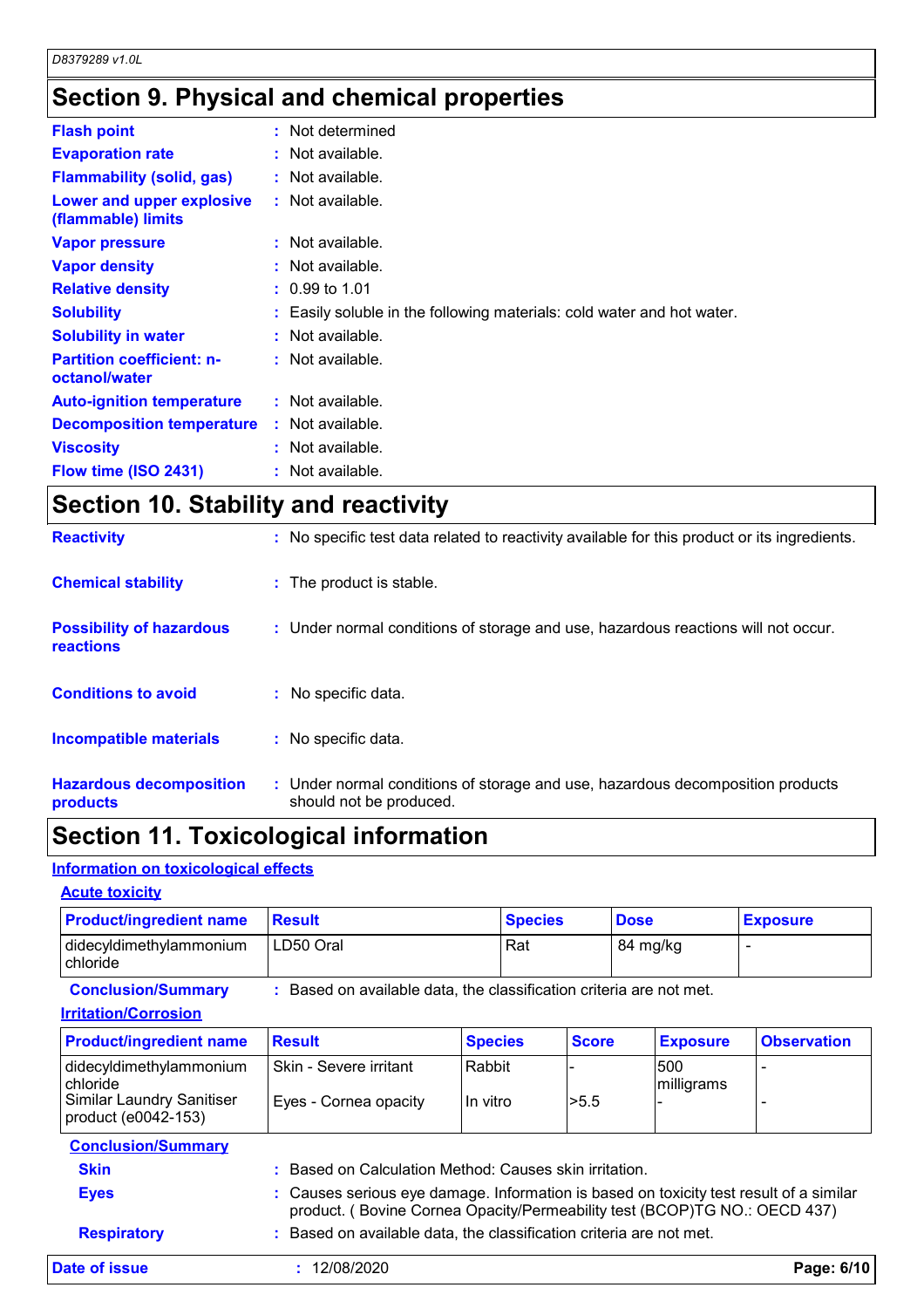# **Section 11. Toxicological information**

#### **Sensitization**

| <b>Product/ingredient name</b><br><b>Route of</b><br><b>Species</b><br><b>Result</b><br>exposure<br><b>Similar Laundry Sanitiser</b><br>Mouse<br>Sensitizing<br>skin<br>product (e0042-153)<br><b>Conclusion/Summary</b><br><b>Skin</b><br>: Skin sensitizer Information is based on toxicity test result of a similar product. (Local<br>lymph node assay (LLNA)TG No.: OECD 429)<br>: Based on available data, the classification criteria are not met.<br><b>Respiratory</b><br><b>Mutagenicity</b><br>Not available.<br><b>Conclusion/Summary</b><br>: Based on available data, the classification criteria are not met.<br><b>Carcinogenicity</b><br>Not available.<br><b>Conclusion/Summary</b><br>: Based on available data, the classification criteria are not met.<br><b>Reproductive toxicity</b><br>Not available.<br><b>Conclusion/Summary</b><br>: Based on available data, the classification criteria are not met.<br><b>Teratogenicity</b><br>Not available.<br><b>Conclusion/Summary</b><br>: Based on available data, the classification criteria are not met.<br><b>Specific target organ toxicity (single exposure)</b><br>Not available.<br><b>Specific target organ toxicity (repeated exposure)</b><br>Not available.<br><b>Aspiration hazard</b><br>Not available.<br>: Not available.<br><b>Eye contact</b><br>: Causes serious eye damage.<br><b>Inhalation</b><br>No known significant effects or critical hazards.<br><b>Skin contact</b><br>: Causes skin irritation. May cause an allergic skin reaction.<br><b>Ingestion</b><br>: No known significant effects or critical hazards.<br><b>Eye contact</b><br>: Adverse symptoms may include the following:<br>pain<br>watering<br>redness<br><b>Inhalation</b><br>: No specific data.<br><b>Skin contact</b><br>: Adverse symptoms may include the following: |  |  |
|-----------------------------------------------------------------------------------------------------------------------------------------------------------------------------------------------------------------------------------------------------------------------------------------------------------------------------------------------------------------------------------------------------------------------------------------------------------------------------------------------------------------------------------------------------------------------------------------------------------------------------------------------------------------------------------------------------------------------------------------------------------------------------------------------------------------------------------------------------------------------------------------------------------------------------------------------------------------------------------------------------------------------------------------------------------------------------------------------------------------------------------------------------------------------------------------------------------------------------------------------------------------------------------------------------------------------------------------------------------------------------------------------------------------------------------------------------------------------------------------------------------------------------------------------------------------------------------------------------------------------------------------------------------------------------------------------------------------------------------------------------------------------------------------------------------------------------------------------|--|--|
|                                                                                                                                                                                                                                                                                                                                                                                                                                                                                                                                                                                                                                                                                                                                                                                                                                                                                                                                                                                                                                                                                                                                                                                                                                                                                                                                                                                                                                                                                                                                                                                                                                                                                                                                                                                                                                               |  |  |
|                                                                                                                                                                                                                                                                                                                                                                                                                                                                                                                                                                                                                                                                                                                                                                                                                                                                                                                                                                                                                                                                                                                                                                                                                                                                                                                                                                                                                                                                                                                                                                                                                                                                                                                                                                                                                                               |  |  |
|                                                                                                                                                                                                                                                                                                                                                                                                                                                                                                                                                                                                                                                                                                                                                                                                                                                                                                                                                                                                                                                                                                                                                                                                                                                                                                                                                                                                                                                                                                                                                                                                                                                                                                                                                                                                                                               |  |  |
|                                                                                                                                                                                                                                                                                                                                                                                                                                                                                                                                                                                                                                                                                                                                                                                                                                                                                                                                                                                                                                                                                                                                                                                                                                                                                                                                                                                                                                                                                                                                                                                                                                                                                                                                                                                                                                               |  |  |
|                                                                                                                                                                                                                                                                                                                                                                                                                                                                                                                                                                                                                                                                                                                                                                                                                                                                                                                                                                                                                                                                                                                                                                                                                                                                                                                                                                                                                                                                                                                                                                                                                                                                                                                                                                                                                                               |  |  |
|                                                                                                                                                                                                                                                                                                                                                                                                                                                                                                                                                                                                                                                                                                                                                                                                                                                                                                                                                                                                                                                                                                                                                                                                                                                                                                                                                                                                                                                                                                                                                                                                                                                                                                                                                                                                                                               |  |  |
|                                                                                                                                                                                                                                                                                                                                                                                                                                                                                                                                                                                                                                                                                                                                                                                                                                                                                                                                                                                                                                                                                                                                                                                                                                                                                                                                                                                                                                                                                                                                                                                                                                                                                                                                                                                                                                               |  |  |
|                                                                                                                                                                                                                                                                                                                                                                                                                                                                                                                                                                                                                                                                                                                                                                                                                                                                                                                                                                                                                                                                                                                                                                                                                                                                                                                                                                                                                                                                                                                                                                                                                                                                                                                                                                                                                                               |  |  |
|                                                                                                                                                                                                                                                                                                                                                                                                                                                                                                                                                                                                                                                                                                                                                                                                                                                                                                                                                                                                                                                                                                                                                                                                                                                                                                                                                                                                                                                                                                                                                                                                                                                                                                                                                                                                                                               |  |  |
|                                                                                                                                                                                                                                                                                                                                                                                                                                                                                                                                                                                                                                                                                                                                                                                                                                                                                                                                                                                                                                                                                                                                                                                                                                                                                                                                                                                                                                                                                                                                                                                                                                                                                                                                                                                                                                               |  |  |
|                                                                                                                                                                                                                                                                                                                                                                                                                                                                                                                                                                                                                                                                                                                                                                                                                                                                                                                                                                                                                                                                                                                                                                                                                                                                                                                                                                                                                                                                                                                                                                                                                                                                                                                                                                                                                                               |  |  |
|                                                                                                                                                                                                                                                                                                                                                                                                                                                                                                                                                                                                                                                                                                                                                                                                                                                                                                                                                                                                                                                                                                                                                                                                                                                                                                                                                                                                                                                                                                                                                                                                                                                                                                                                                                                                                                               |  |  |
|                                                                                                                                                                                                                                                                                                                                                                                                                                                                                                                                                                                                                                                                                                                                                                                                                                                                                                                                                                                                                                                                                                                                                                                                                                                                                                                                                                                                                                                                                                                                                                                                                                                                                                                                                                                                                                               |  |  |
|                                                                                                                                                                                                                                                                                                                                                                                                                                                                                                                                                                                                                                                                                                                                                                                                                                                                                                                                                                                                                                                                                                                                                                                                                                                                                                                                                                                                                                                                                                                                                                                                                                                                                                                                                                                                                                               |  |  |
|                                                                                                                                                                                                                                                                                                                                                                                                                                                                                                                                                                                                                                                                                                                                                                                                                                                                                                                                                                                                                                                                                                                                                                                                                                                                                                                                                                                                                                                                                                                                                                                                                                                                                                                                                                                                                                               |  |  |
|                                                                                                                                                                                                                                                                                                                                                                                                                                                                                                                                                                                                                                                                                                                                                                                                                                                                                                                                                                                                                                                                                                                                                                                                                                                                                                                                                                                                                                                                                                                                                                                                                                                                                                                                                                                                                                               |  |  |
|                                                                                                                                                                                                                                                                                                                                                                                                                                                                                                                                                                                                                                                                                                                                                                                                                                                                                                                                                                                                                                                                                                                                                                                                                                                                                                                                                                                                                                                                                                                                                                                                                                                                                                                                                                                                                                               |  |  |
|                                                                                                                                                                                                                                                                                                                                                                                                                                                                                                                                                                                                                                                                                                                                                                                                                                                                                                                                                                                                                                                                                                                                                                                                                                                                                                                                                                                                                                                                                                                                                                                                                                                                                                                                                                                                                                               |  |  |
| Information on the likely<br>routes of exposure<br><b>Potential acute health effects</b><br>Symptoms related to the physical, chemical and toxicological characteristics                                                                                                                                                                                                                                                                                                                                                                                                                                                                                                                                                                                                                                                                                                                                                                                                                                                                                                                                                                                                                                                                                                                                                                                                                                                                                                                                                                                                                                                                                                                                                                                                                                                                      |  |  |
|                                                                                                                                                                                                                                                                                                                                                                                                                                                                                                                                                                                                                                                                                                                                                                                                                                                                                                                                                                                                                                                                                                                                                                                                                                                                                                                                                                                                                                                                                                                                                                                                                                                                                                                                                                                                                                               |  |  |
|                                                                                                                                                                                                                                                                                                                                                                                                                                                                                                                                                                                                                                                                                                                                                                                                                                                                                                                                                                                                                                                                                                                                                                                                                                                                                                                                                                                                                                                                                                                                                                                                                                                                                                                                                                                                                                               |  |  |
|                                                                                                                                                                                                                                                                                                                                                                                                                                                                                                                                                                                                                                                                                                                                                                                                                                                                                                                                                                                                                                                                                                                                                                                                                                                                                                                                                                                                                                                                                                                                                                                                                                                                                                                                                                                                                                               |  |  |
|                                                                                                                                                                                                                                                                                                                                                                                                                                                                                                                                                                                                                                                                                                                                                                                                                                                                                                                                                                                                                                                                                                                                                                                                                                                                                                                                                                                                                                                                                                                                                                                                                                                                                                                                                                                                                                               |  |  |
|                                                                                                                                                                                                                                                                                                                                                                                                                                                                                                                                                                                                                                                                                                                                                                                                                                                                                                                                                                                                                                                                                                                                                                                                                                                                                                                                                                                                                                                                                                                                                                                                                                                                                                                                                                                                                                               |  |  |
|                                                                                                                                                                                                                                                                                                                                                                                                                                                                                                                                                                                                                                                                                                                                                                                                                                                                                                                                                                                                                                                                                                                                                                                                                                                                                                                                                                                                                                                                                                                                                                                                                                                                                                                                                                                                                                               |  |  |
|                                                                                                                                                                                                                                                                                                                                                                                                                                                                                                                                                                                                                                                                                                                                                                                                                                                                                                                                                                                                                                                                                                                                                                                                                                                                                                                                                                                                                                                                                                                                                                                                                                                                                                                                                                                                                                               |  |  |
|                                                                                                                                                                                                                                                                                                                                                                                                                                                                                                                                                                                                                                                                                                                                                                                                                                                                                                                                                                                                                                                                                                                                                                                                                                                                                                                                                                                                                                                                                                                                                                                                                                                                                                                                                                                                                                               |  |  |
|                                                                                                                                                                                                                                                                                                                                                                                                                                                                                                                                                                                                                                                                                                                                                                                                                                                                                                                                                                                                                                                                                                                                                                                                                                                                                                                                                                                                                                                                                                                                                                                                                                                                                                                                                                                                                                               |  |  |
|                                                                                                                                                                                                                                                                                                                                                                                                                                                                                                                                                                                                                                                                                                                                                                                                                                                                                                                                                                                                                                                                                                                                                                                                                                                                                                                                                                                                                                                                                                                                                                                                                                                                                                                                                                                                                                               |  |  |
|                                                                                                                                                                                                                                                                                                                                                                                                                                                                                                                                                                                                                                                                                                                                                                                                                                                                                                                                                                                                                                                                                                                                                                                                                                                                                                                                                                                                                                                                                                                                                                                                                                                                                                                                                                                                                                               |  |  |
| pain or irritation                                                                                                                                                                                                                                                                                                                                                                                                                                                                                                                                                                                                                                                                                                                                                                                                                                                                                                                                                                                                                                                                                                                                                                                                                                                                                                                                                                                                                                                                                                                                                                                                                                                                                                                                                                                                                            |  |  |
| redness<br>blistering may occur                                                                                                                                                                                                                                                                                                                                                                                                                                                                                                                                                                                                                                                                                                                                                                                                                                                                                                                                                                                                                                                                                                                                                                                                                                                                                                                                                                                                                                                                                                                                                                                                                                                                                                                                                                                                               |  |  |
|                                                                                                                                                                                                                                                                                                                                                                                                                                                                                                                                                                                                                                                                                                                                                                                                                                                                                                                                                                                                                                                                                                                                                                                                                                                                                                                                                                                                                                                                                                                                                                                                                                                                                                                                                                                                                                               |  |  |
| No specific data.<br><b>Ingestion</b>                                                                                                                                                                                                                                                                                                                                                                                                                                                                                                                                                                                                                                                                                                                                                                                                                                                                                                                                                                                                                                                                                                                                                                                                                                                                                                                                                                                                                                                                                                                                                                                                                                                                                                                                                                                                         |  |  |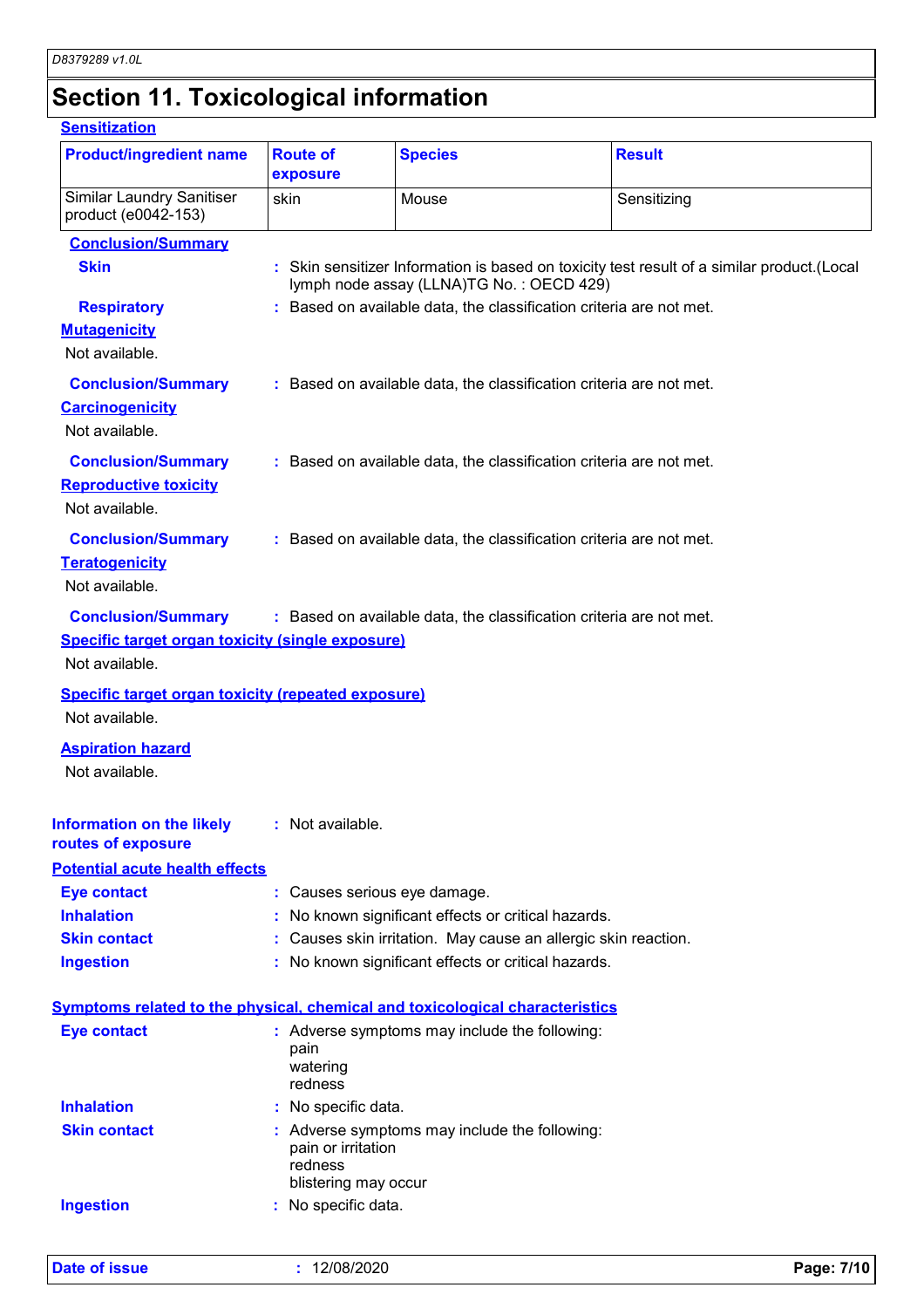## **Section 11. Toxicological information**

|                                                   | Delayed and immediate effects and also chronic effects from short and long term exposure                 |
|---------------------------------------------------|----------------------------------------------------------------------------------------------------------|
| <b>Short term exposure</b>                        |                                                                                                          |
| <b>Potential immediate</b><br><b>effects</b>      | $:$ Not available.                                                                                       |
| <b>Potential delayed effects</b>                  | : Not available.                                                                                         |
| <b>Long term exposure</b>                         |                                                                                                          |
| <b>Potential immediate</b><br>effects             | : Not available.                                                                                         |
| <b>Potential delayed effects : Not available.</b> |                                                                                                          |
| <b>Potential chronic health effects</b>           |                                                                                                          |
| Not available.                                    |                                                                                                          |
| <b>Conclusion/Summary</b>                         | : Based on available data, the classification criteria are not met.                                      |
| <b>General</b>                                    | : Once sensitized, a severe allergic reaction may occur when subsequently exposed<br>to very low levels. |
| <b>Carcinogenicity</b>                            | : No known significant effects or critical hazards.                                                      |
| <b>Mutagenicity</b>                               | : No known significant effects or critical hazards.                                                      |
| <b>Teratogenicity</b>                             | : No known significant effects or critical hazards.                                                      |
| <b>Developmental effects</b>                      | : No known significant effects or critical hazards.                                                      |
| <b>Fertility effects</b>                          | : No known significant effects or critical hazards.                                                      |
|                                                   |                                                                                                          |

#### **Numerical measures of toxicity**

| Route | <b>ATE value</b> |
|-------|------------------|
| Oral  | 25579.3 mg/kg    |

## **Section 12. Ecological information**

#### **Toxicity**

| <b>Product/ingredient name</b>      | <b>Result</b>                     | <b>Species</b>                                                                     | <b>Exposure</b> |
|-------------------------------------|-----------------------------------|------------------------------------------------------------------------------------|-----------------|
| didecyldimethylammonium<br>chloride | Acute EC50 110 µg/l Fresh water   | Algae - Chlorella pyrenoidosa -<br>Exponential growth phase                        | 72 hours        |
|                                     | Acute EC50 14.22 ppb Fresh water  | Algae - Pseudokirchneriella<br>subcapitata                                         | 96 hours        |
|                                     | Acute EC50 18 ppb Fresh water     | Daphnia - Daphnia magna                                                            | 48 hours        |
|                                     | Acute LC50 39 µg/l Marine water   | Crustaceans - Americamysis<br>bahia - Juvenile (Fledgling,<br>Hatchling, Weanling) | 48 hours        |
|                                     | Acute LC50 0.01 µg/l Fresh water  | Fish - Acipenser transmontanus<br>- Larvae                                         | 96 hours        |
|                                     | Chronic NOEC 25 µg/l Fresh water  | Algae - Pseudokirchneriella<br>subcapitata - Exponential<br>growth phase           | 72 hours        |
|                                     | Chronic NOEC 125 µg/l Fresh water | Daphnia - Daphnia magna                                                            | 21 days         |

**Conclusion/Summary :** Based on Calculation Method: Harmful to aquatic life with long lasting effects.

#### **Persistence and degradability**

**Conclusion/Summary :** The surfactants contained in this mixture comply with the biodegradability criteria as laid down in Regulation (EC) No. 648/2004 on detergents.

#### **Bioaccumulative potential**

**Date of issue :** 12/08/2020 **Page: 8/10**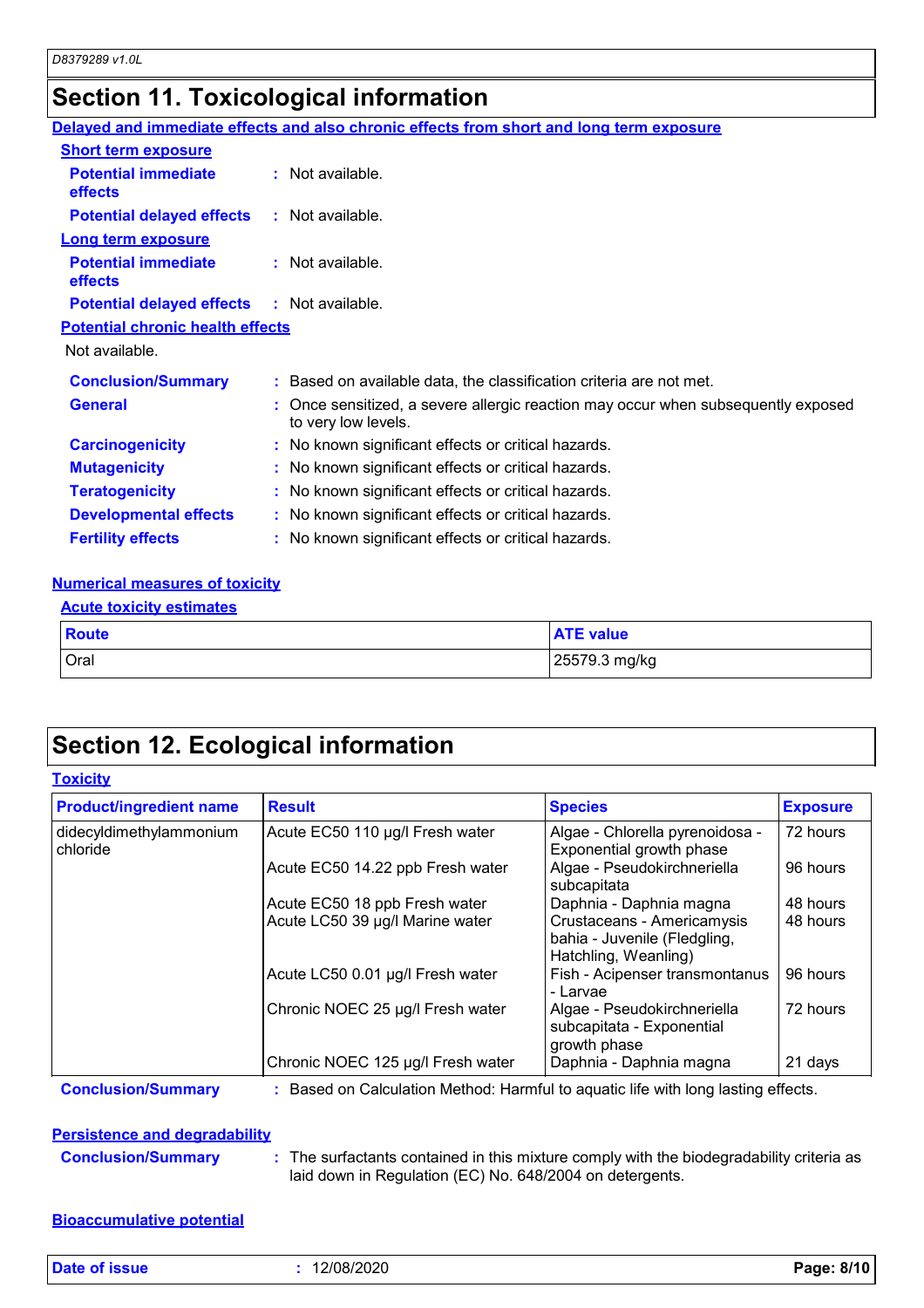### **Section 12. Ecological information**

Not available.

#### **Mobility in soil**

| <b>Soil/water partition</b> |  |
|-----------------------------|--|
| <b>coefficient (Koc)</b>    |  |

**:** Not available.

#### **Other adverse effects** : No known significant effects or critical hazards.

### **Section 13. Disposal considerations**

| <b>Disposal methods</b> | : The generation of waste should be avoided or minimized wherever possible.<br>Disposal of this product, solutions and any by-products should at all times comply<br>with the requirements of environmental protection and waste disposal legislation<br>and any regional local authority requirements. Dispose of surplus and non-<br>recyclable products via a licensed waste disposal contractor. Waste should not be<br>disposed of untreated to the sewer unless fully compliant with the requirements of |
|-------------------------|----------------------------------------------------------------------------------------------------------------------------------------------------------------------------------------------------------------------------------------------------------------------------------------------------------------------------------------------------------------------------------------------------------------------------------------------------------------------------------------------------------------|
|                         | all authorities with jurisdiction. Waste packaging should be recycled. Incineration or<br>landfill should only be considered when recycling is not feasible. This material and<br>its container must be disposed of in a safe way. Care should be taken when<br>handling emptied containers that have not been cleaned or rinsed out. Empty<br>containers or liners may retain some product residues. Avoid dispersal of spilled<br>material and runoff and contact with soil, waterways, drains and sewers.   |

### **Section 14. Transport information**

|                                      | <b>ADG</b>               | <b>ADR/RID</b>           | <b>IMDG</b>    | <b>IATA</b>    |
|--------------------------------------|--------------------------|--------------------------|----------------|----------------|
| <b>UN number</b>                     | Not regulated.           | Not regulated.           | Not regulated. | Not regulated. |
| <b>UN proper</b><br>shipping name    |                          |                          |                |                |
| <b>Transport hazard</b><br>class(es) | $\overline{\phantom{0}}$ |                          |                |                |
| <b>Packing group</b>                 | $\overline{\phantom{a}}$ | $\overline{\phantom{0}}$ | -              |                |
| <b>Environmental</b><br>hazards      | No.                      | No.                      | No.            | No.            |

**Special precautions for user Transport within user's premises:** always transport in closed containers that are **:** upright and secure. Ensure that persons transporting the product know what to do in the event of an accident or spillage.

**Transport in bulk according to Annex II of MARPOL and the IBC Code :** Not available.

### **Section 15. Regulatory information**

### **Standard Uniform Schedule of Medicine and Poisons**

Not Scheduled

#### **Model Work Health and Safety Regulations - Scheduled Substances**

No listed substance

**Chemicals (NZIoC)**

|  |  | <b>Australia inventory (AICS)</b> |  |
|--|--|-----------------------------------|--|
|--|--|-----------------------------------|--|

- All components are listed or exempted.
- **New Zealand Inventory of :** All components are listed or exempted.

**Date of issue :** 12/08/2020 **Page: 9/10**